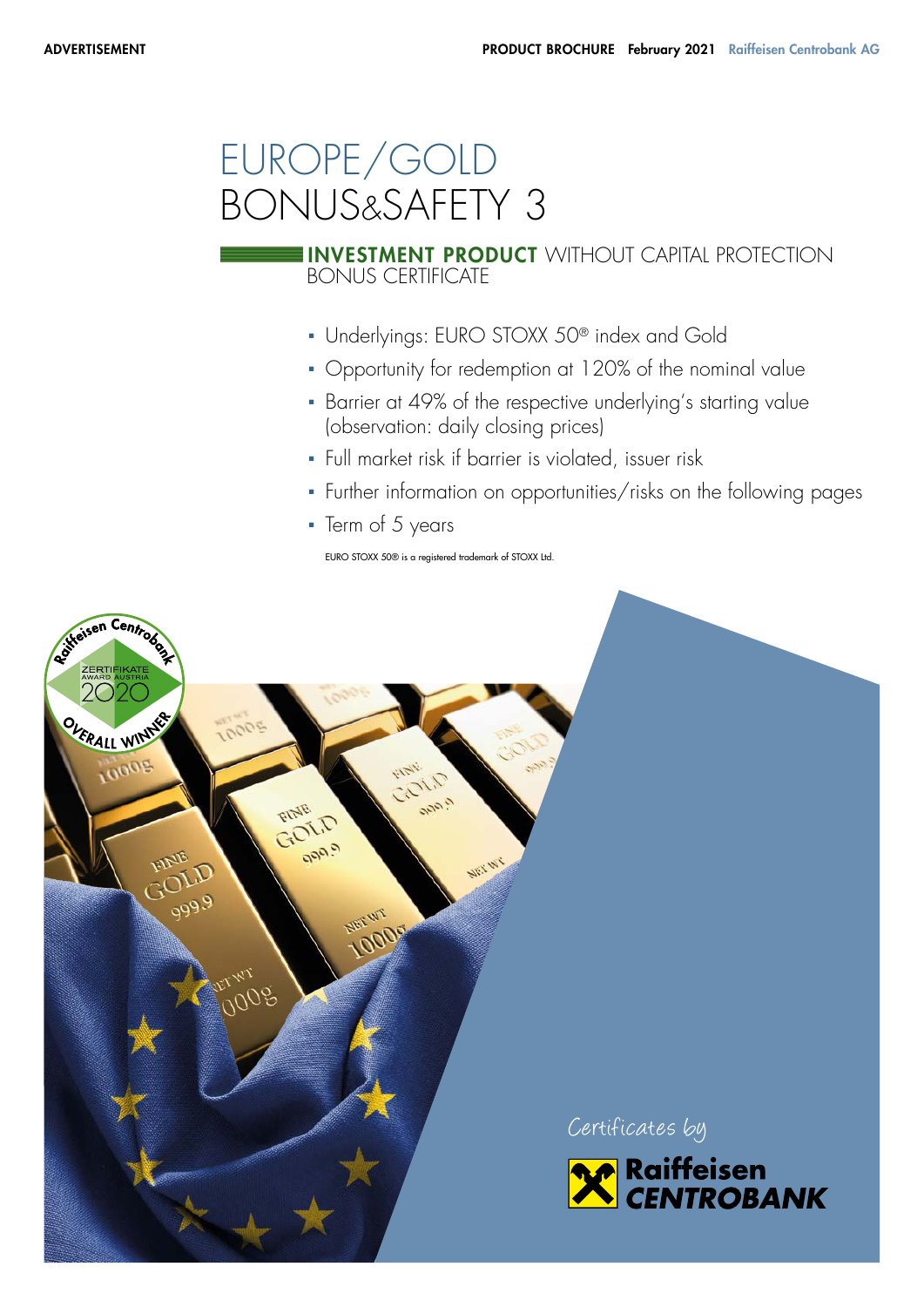# YIELD OPPORTUNITY WITH SAFETY MECHANISM

# In short:

With the certificate Europe/Gold Bonus&Safety 3 investors obtain a bonus yield of 20% at the end of the term, provided that the daily closing price of the EURO STOXX 50® index and the daily gold settlement price (London Afternoon Fixing) always quoted above the barrier of 49% of their respective starting value during the observation period. In the event of a barrier violation during the term by at least one of the underlyings, investors are exposed to full market risk; this means a substantial capital loss is possible.

#### KEY FACTS

| Issuer                        | Raiffeisen Centrobank AG*                           |  |  |
|-------------------------------|-----------------------------------------------------|--|--|
| Offer                         | continuous issuing                                  |  |  |
| <b>ISIN</b>                   | AT0000A2NXW5                                        |  |  |
| <b>Issue price</b>            | 100%                                                |  |  |
| Nominal value                 | <b>EUR 1,000</b>                                    |  |  |
|                               | Subscr. period <sup>1</sup> Feb 15 - Mar 15, 2021   |  |  |
| <b>Initial</b> valuation date | Mar 16, 2021                                        |  |  |
| <b>Issue value date</b>       | Mar 17, 2021                                        |  |  |
| <b>Final valuation date</b>   | Mar 12, 2026                                        |  |  |
| Maturity date                 | Mar 17, 2026                                        |  |  |
| <b>Starting value</b>         | closing price of each                               |  |  |
|                               | underlying at the initial valuation date            |  |  |
|                               | Barrier 49% of the respective starting value        |  |  |
| Observation                   | daily (closing prices)                              |  |  |
| Observation period            |                                                     |  |  |
|                               | Mar 17, 2021 - Mar 12, 2026                         |  |  |
|                               |                                                     |  |  |
|                               | <b>Bonus level = cap</b> 120% of the starting value |  |  |
| Redemption                    | Provided that the                                   |  |  |
|                               | daily closing price of the EURO STOXX 50®           |  |  |
|                               | index and the daily closing price of the            |  |  |
|                               | LBMA Gold Afternoon Fixing Price (03:00             |  |  |
|                               | p.m. London) always quote above the                 |  |  |
|                               | barrier of 49% of their respective starting         |  |  |
|                               | value during the observation period, the            |  |  |
|                               | certificate is redeemed at 120% of the              |  |  |
|                               | nominal value. Otherwise the certificate is         |  |  |
|                               | redeemed according to the performance               |  |  |
|                               | of the underlying which performs worst.             |  |  |
|                               | Redemption at the maturity date is                  |  |  |
|                               | dependent on the solvency of RCB*.                  |  |  |
| Listing                       | Vienna, Frankfurt, Stuttgart                        |  |  |

\* Raiffeisen Centrobank AG is a 100% owned subsidiary of Raiffeisen Bank International AG – rating of RBI: www.rbinternational.com/ir/ratings

1 Early closing or extension of the subscription period is within the sole discretion of Raiffeisen Centrobank AG.

The certificate Europe/Gold Bonus&Safety 3 is based on the best-known equity benchmark in the euro zone, the EURO STOXX 50® index, and the gold price. This investment product is suited for investors who expect these two underlyings to perform stably in the upcoming five years and who deem price slumps of 51% or more unlikely to occur.

The certificate combines the opportunity to obtain a bonus yield of 20% at the end of the term (equals 3.7% p.a.) with partial protection for the invested capital. The initial distance to the barrier (safety buffer) is 51% and the certificate has a term of five years. Details on the chances and risks of the certificate are set out on the subsequent page.

# **FUNCTIONALITY**

At the initial valuation date, the closing price of the EURO STOXX 50<sup>®</sup> index and the gold price (p.m. fixing) are fixed as starting values and the respective barriers (49% of each starting value) as well as the respective **bonus level** (120% of the starting value) are determined. The closing price of the EURO STOXX 50® index and the LBMA Gold Afternoon Fixing Price (03:00 p.m. London) are compared daily with the respective barrier: as long as none of the two underlyings ever loses 51% or more compared to their respective starting value, the **bonus** mechanism remains activated and the bonus amount will be paid out at the maturity date. At the final valuation date one of the following scenarios will apply:

### SCENARIO 1: both underlyings always quoted ABOVE their respective barrier

If the daily closing price of the EURO STOXX 50® index AND the daily LBMA Gold Afternoon Fixing Price (03:00 p.m. London) always quoted above the barrier of 49% of their respective starting value during the observation period, the certificate is redeemed at 120%. This means, provided that none of the two underlyings ever closes 51% or more below its respective starting value, investors obtain the nominal value of EUR 1,200 at the maturity date. This amount also represents the cap (= maximum payout amount).

# SCENARIO 2: barrier was TOUCHED or UNDERCUT by at least one underlying

If the daily closing price of the EURO STOXX 50<sup>®</sup> index **AND/OR** the daily LBMA Gold Afternoon Fixing Price (03:00 p.m. London) touched or undercut the barrier of 49% of their respective starting value during the observation period, redemption at the maturity date is effected according to the underlying which performs worst (percentage change from the starting value to the closing price at the final valuation date). Even if the barrier is touched or undercut, the maximum payout is limited to EUR 1,200 per nominal value and investors do not participate in price increases of the underlyings beyond their starting values.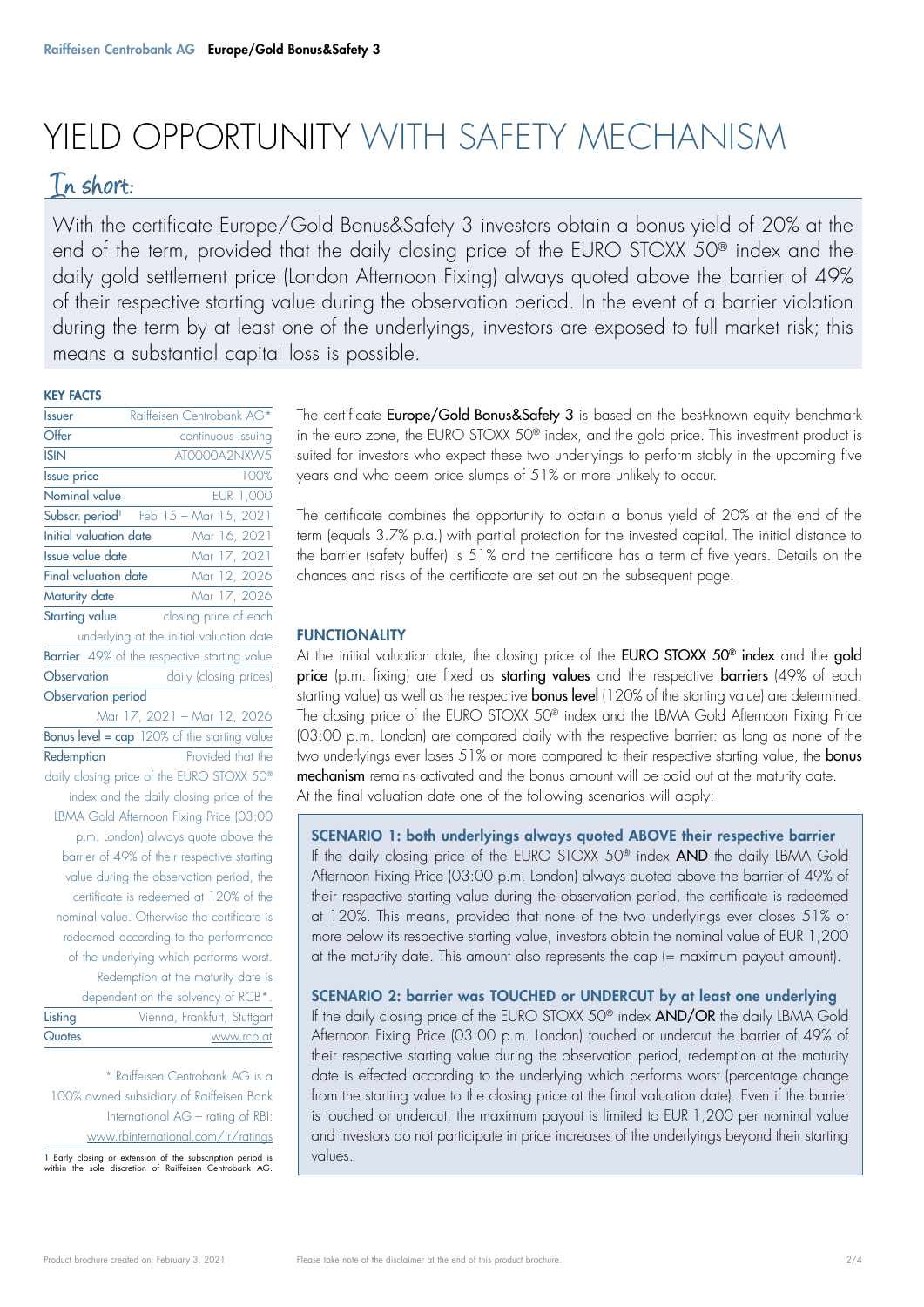#### EURO STOXX 50® INDEX

The EURO STOXX 50® is the leading blue-chip index for the Eurozone. It comprises 50 major listed companies from eight eurozone countries. STOXX Ltd. continuously updates the index value.

The current level of the EURO STOXX 50<sup>®</sup> index at 3,590.46 (closing price) as of Feb 2, 2021 would result in a barrier of 1,759.3254 (equals 49% of 3,590.46).



#### NO CURRENCY RISK

The p.m. fixing of the gold price is carried out in USD. The Europe/Gold Bonus&Safety 3 is 100% currency hedged; the EUR/USD exchange rate has no influence on the performance of the certificate.

#### SUITED MARKET EXPECTATION



 $<$  3 years  $\sqrt{3}$  to 5 years  $>$  5 years

#### **NOTE**

The referenced opportunities and risks represent a selection of the most important

facts regarding the product. You are about to purchase a product that is

not easy and difficult to understand.

```
For further information see the Base
```
Prospectus (including possible amendments) – approved by the Austrian Financial Market Authority (FMA), deposited at the Oesterreichische Kontrollbank AG and published at www.rcb.at/en/securitiesprospectus (we recommend reading the prospectus before making an investment decision) – and the key information document as well as "Customer Information and Regulatory Issues" at www.rcb.at/en/customerinformation.

# **OPPORTUNITIES**

# ▫ Fixed interest rate:

Opportunity to a yield of 20% at the end of the term in sideways moving and even in slightly falling markets

▫ Safety buffer:

Attractive yield in sideways moving and moderately declining markets due to the partial protection against falling prices down to the barrier of 49% (safety buffer of 51%)

#### ▫ Flexibility:

Tradability on the secondary market, no management fees

### RISKS

▫ Barrier violation:

If the respective barrier is violated by at least one of the two underlyings, investors are entirely subject to market risk, without any protective mechanism. Close to the barrier, disproportionate price movements of the certificate can also occur during the term.

▫ Limited yield opportunity:

The opportunity to generate yields is in any case limited by the cap. Based on the issue price of 100%, investors can earn a maximum yield of 20% in 5 years (corresponds to 3.7% p.a.)

▫ Issuer risk / Bail-in:

Certificates are not covered by the Deposit Protection Scheme. Investors are exposed to the risk that Raiffeisen Centrobank AG might be unable to fulfil its payment obligations in respect of the described financial instrument such as in the event of insolvency (issuer risk) or an official directive (Bail-in). A total loss of the capital invested is possible.

Since ancient times, gold has been appreciated as a major means of payment and a store of value. Especially in uncertain times, investors consider gold a safe haven. The gold price is determined twice a day. The p.m. fixing is relevant for the observation of the barrier.

Considering the current gold price (p.m. fixing) as of Feb 2, 2021 at 1,833.10, the barrier would be at 898.2190 (49 % of 1,833.10).